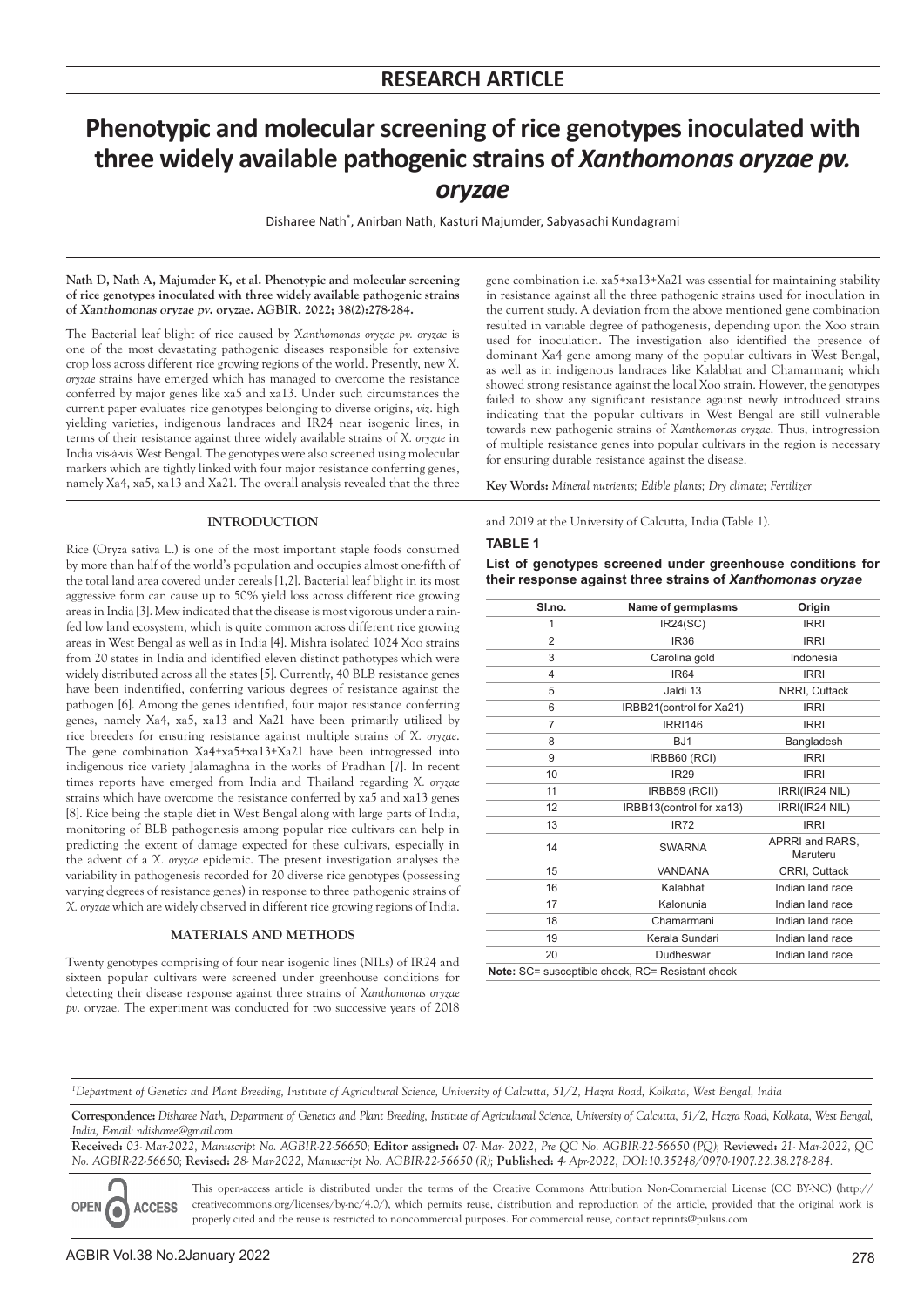The IR24 near isogenic lines IRBB60 and IRBB59 were designated as resistant checks, carrying the Xa4+xa5+xa13+Xa21 and xa5+xa13+Xa21 resistance gene combinations respectively. The NILs IRBB13 and IRBB21 were designated as controls for the gene xa13 and Xa21 respectively. The genotype IR24 was designated as the susceptible check.

## **Green house screening**

The twenty genotypes evaluated in the current experiment were germinated in sterilized petri-plates containing moist filter papers using ultrapure Mili-Q water. Following germination and seedling emergence, the seedlings were placed in pots of 20 cm diameter. The pot soil was sterilized by autoclaving at 121°C for 20 minutes. Twenty one days old seedlings were transferred to larger pots of 40 cm diameter. 1.0 g of N.P.K at 15:15:15 dose was added along with 0.2 g of 46% Urea at 15 days from transplanting into large pots, as suggested in the works of Banito [9]. Plants were watered at alternate days. The greenhouse temperature was set at a range of 28 to 30°C. The relative humidity was maintained at 90 to 95%.

# **Maintaining of Xoo strains**

The purified isolates of *X. oryzae* were maintained in 500 µl of 20% glycerol at - 20°C. Three strains of *X. oryzae* which are widely available in India were used for the experiment. Two strains, *viz*. IX021 and IX027 were collected from IIRR (Indian Institute of Rice Research). The third strain was a local isolate collected from Rice Research Station, Chinsurah, and West Bengal, India. The local isolate was designated as CUXo1.

## **Inoculation of genotypes with the three pathogenic strains**

The bacterial suspension was adjusted to a concentration of 108 cfu ml-1 and the host plants were inoculated using the clipping method suggested by Kauffman [10]. The method involved clipping the leaf tip using scissors dipped in bacterial suspension at a height of 3 cm from the tip of a healthy leaf. The inoculation was carried out during active tillering stage of the host plants.

#### **Collection of data associated with lesion length**

Infected leaves from three replicates of each genotype inoculated separately by the three strains were collected and lesion length was measured at fourteen days after inoculation. Based on the lesion length recorded, the genotypes

# **TABLE 3**

## **Markers used for identifying three resistant genes towards BLB**

were classified as per IRRI (Table 2).

## **TABLE 2**

**Scoring of genotypes for disease response** 

| Lesion length (cm) | Disease reaction            |
|--------------------|-----------------------------|
| $0 - 5$            | Resistance (R)              |
| $>5-10$            | Moderately Resistant (MR)   |
| $>10-15$           | Moderately Susceptible (MS) |
| >15                | Susceptible (S)             |

**Screening of genotypes using molecular markers tightly linked with four BLB resistance genes Xa4, xa5, xa13 and Xa21**

The marker assisted screening was performed using molecular markers which are tightly linked with four major resistance conferring genes, *viz*. Xa4, xa5, xa13 and Xa21 (Table 3). Plant DNA was extracted from leaf samples of 20 genotypes using DNeasy Plant Mini Kit (Maker: Qiagen). The polymerase chain reaction was conducted in a reaction solution of 25 µl containing template DNA, primers, dNTPs, reaction buffer, MgCl2 and Taq Polymerase. The PCR amplification was performed using an Eppendorf thermo-cycler. The PCR cycle profile involved 4 minutes of denaturation at 94°C followed by 35 cycles of 30 seconds denaturation at 94°C. Then a 60 seconds annealing was allowed at 55°C followed by 60 seconds extension at 72°C. Final extension was allowed at 72°C for 5 minutes. The PCR products were resolved using 1.5% Agarose gel for the marker pTA248. 2% Agarose gel was used for the rest of the markers. A 50 to 1000 bp long DNA ladder was used for analyzing the size of amplified products. Bands were visualized under UV light using the gel documentation system. Resistance and susceptible alleles were observed and recorded for further study.

## **Statistical analysis**

The pooled data was analyzed using Duncan's multiple range test (DMRT) using SPSS version 20.0 [11]. The pooled LSD at 5% significance level was calculated from pooled analysis of variance. Cluster analysis was performed on the basis of the allelic data recorded for the genotypes tested; using gene specific molecular markers. UPGMA (Unweighted Pair Group Method with Arithmetic Mean) method of clustering was followed and a dendrogram was constructed using Darwin version 6.0 [12].

| <b>Genes</b> | chromosome | <b>Primers</b>       | <b>Sequences</b>              | Reference              |  |
|--------------|------------|----------------------|-------------------------------|------------------------|--|
| Xa4          |            | 11                   | atcgatcgatcttcacgagg          | Sun et al. (2003)      |  |
|              |            | <b>RM224R</b>        | tgctataaaaggcattcggg          |                        |  |
|              | $\sqrt{5}$ | xa5s-F (Multiplex)   | gtctggaatttgctcgcgttcg        |                        |  |
| xa5          |            | xa5s-R (Multiplex)   | tggtaaagtagataccttatcaaactgga | Pradhan et al. (2015)  |  |
|              |            | xa5sr/R-F(Multiplex) | agctcgccattcaagttcttgag       |                        |  |
|              |            | xa5sr/R-R(Multiplex) | tgacttggttctccaaggctt         |                        |  |
|              | 8          | Xa13 Prom-F          | ggccatggctcagtgtttat          | Sundaram et al. (2011) |  |
| xa13         |            | Xa13 Prom-R          | gagctccagctctccaaatg          |                        |  |
| Xa21         | 11         | pTA248 F             | agacgcggaagggtggttcccgga      |                        |  |
|              |            | pTA248R              | agaccggtaatcgaaagatgaaa       | Pradhan et al. (2015)  |  |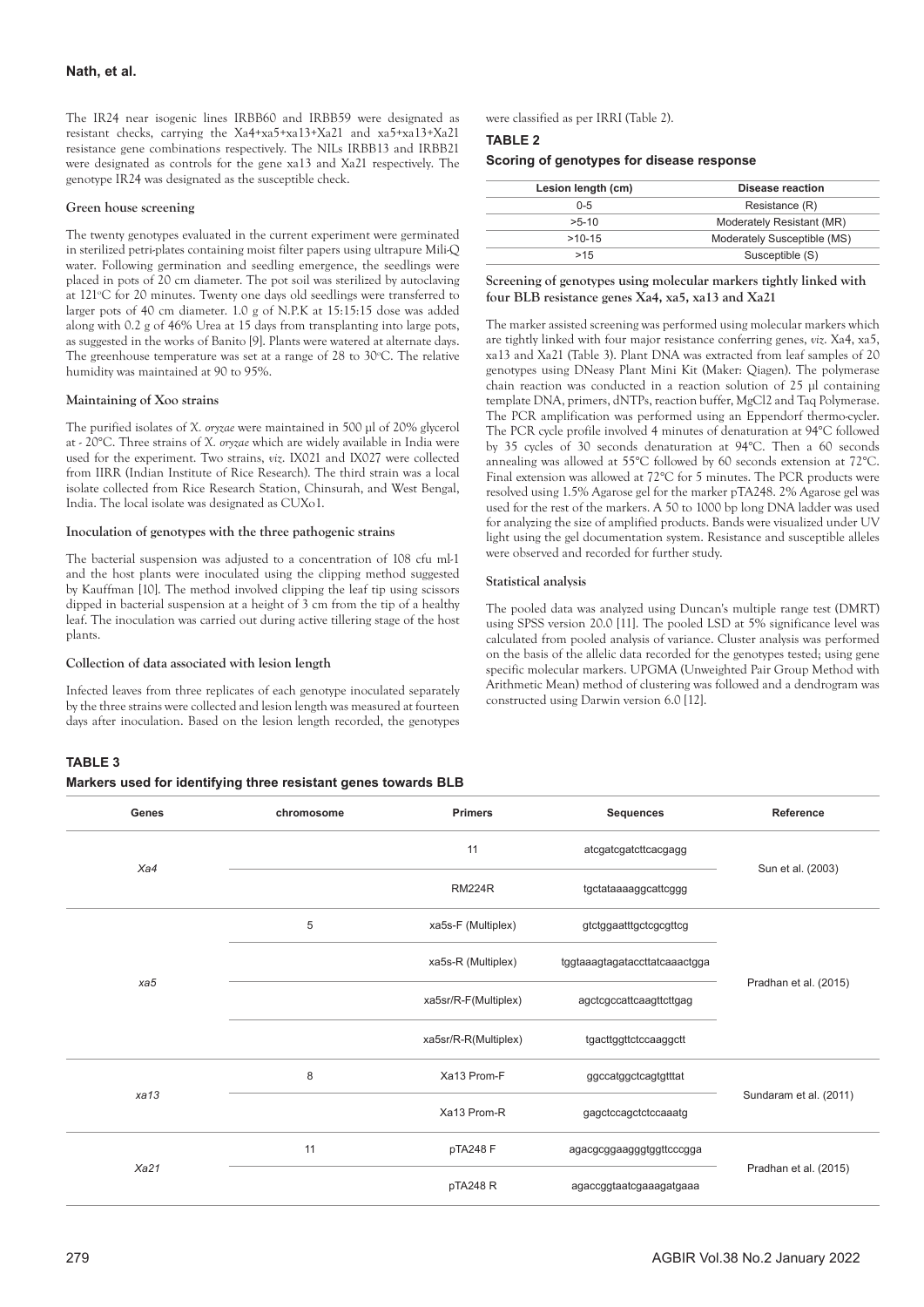# **RESULTS**

Twenty diverse genotypes were screened for analyzing their response towards three invasive strains of bacteria *Xanthomonas oryzae*. The average leaf lesion lengths were calculated over two years for the genotypes, which were inoculated with three pathogenic BLB strains (Table 4). For the Xoo strain IX021, a formidable resistance was observed among the check varieties IRBB60 and IRBB59; which could not be matched by any other genotype except IRBB21. The similar response of the three genotypes was further confirmed by the Duncan's multiple range tests.

On the other hand, a moderate degree of resistance was observable for the cultivars, namely Carolina Gold, IR64, IRBB13 and Swarna. Among the popular landraces indigenous to West Bengal, only Kalabhat and Chamarmani exhibited a moderate resistance against the strain IX021, whereas landraces like Kalonunia, Kerala Sundari and Dudheswar exhibited moderate to complete susceptibility against the strain. The results from the DMRT further confirm the similar pathogenicity observed among genotypes inoculated with IX021.

The disease development observed among the genotypes in response to the strain IX027 was also recorded. The investigation identified a single variety Bj1 which exhibited significant resistance against IX027, which was at par with the checks IRBB60 and IRBB59. The similar responses of the three genotypes were reconfirmed using DMRT.

Conversely, a moderate resistance was observable for IRBB21 in response to the pathogenic strain IX027. Rest of the genotypes exhibited susceptible or moderately susceptible reactions against the strain. The local landraces Kalabhat and Chamarmani failed to show significant resistance against the strain, instead exhibited moderate susceptibility. Other indigenous varieties like Kalonunia, Kerala Sundari and Dudheswar showed complete susceptibility against the strain.

Lastly, the genotypes were screened for analyzing their pathogenesis against the local isolate CUXo1. Other than the landraces Kalabhat and Chamarmani, no other genotype exhibited significant resistance at par with the (resistant) checks IRBB59 and IRBB60.

The genotypes Carolina Gold and IRBB21 on the other hand exhibited a moderate resistance against the strain. Other landraces analyzed in the current study, namely Kalonunia, Kerala Sundari and Dudheswar exhibited severe damage from BLB infection; indicating their susceptibility towards the strain. From the phenotypic observations it was evident that variability in terms of pathogenesis can be expected among the cultivars in response to the pathogenic strains, only exception being IRBB59 and IRBB60 which showed a stable resistance against the three strains. Variability in terms of pathogenesis of BLB has been earlier reported by Ogawa [13].

The phenotypic observations were corroborated at genotypic level using molecular markers which are tightly linked with four major resistance conferring

genes, namely Xa4, xa5, xa13 and Xa21. The marker assisted screening of the genotypes elucidated the presence or absence of desirable alleles for the corresponding BLB resistance genes. The presence of the dominant allele for the gene Xa4 was detected using the marker RM224. The marker amplified a 160 bp resistance allele for the check variety IRBB60. On the other hand the susceptible check IR24 exhibited an allele size of 140 bp, when evaluated using the primer RM224. The 160 bp resistance allele similar to the check variety IRBB60 was also detected in the genotypes IR36, IR64, IR29 and JALDI 13 (Figure 1). Among the indigenous landraces the resistance allele for Xa4 was detected in genotypes, namely Kalabhat, Chamarmani and Dudheswar. The marker RM224 was successfully used for the detection of Xa4 gene among various rice genotypes in the works of Singh [14].

For the detection of xa5, genotypes were screened using the primer xa5 s (multiplex). The primer amplified a 160 bp resistance allele in the check varieties IRBB59 and IRBB60 (Figure 2). On the other hand the susceptible check IR24 exhibited the presence of a 310 bp susceptible allele. In addition to the resistant checks (IRBB59 and IRBB60) the 160 bp allele contributing resistance governed by the xa5 gene was also detected in the genotype Bj1. Evaluation of the indigenous landraces revealed the presence of a 310 bp susceptible allele, indicating the absence of resistance attributed to the xa5 gene. The marker xa5 s (multiplex) has been earlier used for identifying resistant lines carrying 160 bp resistance allele for the gene xa5, as discussed in the works of Pradhan.

The presence of a resistance conferring recessive allele for xa13 gene was confirmed using the primer xa13 Prom. The primer amplified a 540 bp resistance allele in the check varieties IRBB60 and IRBB59, along with the NIL IRBB13 (control for the xa13 gene). The susceptible check IR24 on the other hand amplified a 280 bp susceptible allele for the gene. In congruence with IRBB60, IRBB59 and IRBB13 a single genotype Bj1 exhibited the presence of a 540 bp resistance allele (Figure 3). The indigenous landraces on the other hand exhibited the presence of a 280 bp susceptible allele, which is similar to the susceptible check IR24. The primer xa13 Prom was successfully used in the earlier works of Magar [15-17].

The dominant Xa21 was identified among the genotypes using the marker pTA248. The resistant checks IRBB60 and IRBB59 (carrying the dominant Xa21) along with the NIL IRBB21 (control for the Xa21 gene) amplified a 950 bp resistance allele (Figure 4). The primer pTA248 has been successfully used for identifying the 950 bp resistance allele during the investigations conducted by and Anjali [18]. The evaluation of the susceptible check IR24 revealed a 650 bp susceptible allele for the gene Xa21, when tested using pTA248. Apart from IRBB59, IRBB60 and IRBB21 no other genotype carried the dominant 950 bp allele for the gene Xa21; indicating the absence of resistance conferred by the gene. The cultivar Carolina Gold along with the landraces Kalabhat and Dudheswar exhibited the presence of a 750 bp allele for the gene Xa21 (Figures 5a-5d). The 750 bp allele has been designated earlier as a susceptible allele for the gene, as discussed in the works of Hittalmani [19].

# **TABLE 4**

|  |  |  |  | Average Lesion length (cm) observed in twenty genotypes inoculated by three strains of <i>X. oryzae</i> across two years |
|--|--|--|--|--------------------------------------------------------------------------------------------------------------------------|
|--|--|--|--|--------------------------------------------------------------------------------------------------------------------------|

| SI.no. | Genotypes                | IX021                  | Response     | IX027               | Response  | CUXo1               | Response  |
|--------|--------------------------|------------------------|--------------|---------------------|-----------|---------------------|-----------|
|        | IR24(SC)                 | 16 <sup>ab</sup>       | S            | $17.16^a$           | S         | $15.8a$ bc          | S         |
| 2      | IR <sub>36</sub>         | $15.33$ <sup>abc</sup> | S            | 16.16 <sup>ab</sup> | S         | 15.93abc            | S         |
| 3      | Carolina gold            | 6.83 <sup>d</sup>      | <b>MR</b>    | 10.16 <sup>cd</sup> | MS        | 8.73e               | <b>MR</b> |
|        | <b>IR64</b>              | gd                     | MR           | 17.26a              | S         | 16.26 <sup>ab</sup> | S         |
| 5      | JALDI 13                 | $15.33$ abc            | S            | $14.2^{ab}$         | MS        | $16.33^{ab}$        | S         |
| 6      | IRBB21                   | 3.16 <sup>e</sup>      | R.           | 8.5 <sup>d</sup>    | <b>MR</b> | 6.5 <sup>f</sup>    | <b>MR</b> |
|        | <b>IRRI146</b>           | $13.33^{bc}$           | <b>MS</b>    | 12.93bc             | MS        | 17.46a              | S         |
| 8      | BJ1                      | 16.5 <sup>ab</sup>     | S            | 3.33e               | R         | 15.06 <sup>bc</sup> | S         |
| 9      | IRBB60 (RC)              | 1.33 <sup>e</sup>      | R            | $4.16^e$            | R         | 0.469               | R         |
| 10     | <b>IR29</b>              | $12.33$ abc            | <b>MS</b>    | 13.86 <sup>ab</sup> | MS        | $16.43^{ab}$        | S         |
| 11     | IRBB59 (RC)              | 2.83 <sup>e</sup>      | $\mathsf{R}$ | 0.86e               | R         | 0.869               | R         |
| 12     | IRBB13                   | 8.83 <sup>d</sup>      | <b>MR</b>    | $16.03^{ab}$        | S         | $12.33^{d}$         | <b>MS</b> |
| 13     | IR72                     | $17.5^{\circ}$         | S            | $14.7^{ab}$         | MS        | 13.9 <sup>bc</sup>  | MS        |
| 14     | Swarna                   | 7.66 <sup>d</sup>      | <b>MR</b>    | 14.26 <sup>ab</sup> | MS        | 15.96abc            | S         |
| 15     | Vandana                  | 16.66a <sub>b</sub>    | S            | 16.23ab             | S         | $15.03^{bc}$        | S         |
| 16     | Kalabhat                 | 7.20 <sup>d</sup>      | <b>MR</b>    | 9.50 <sup>d</sup>   | MS        | 4.10 <sup>h</sup>   | R         |
| 17     | Kalonunia                | $16.43^{ab}$           | S            | 17.63a              | S         | 18.43a              | S         |
| 18     | Chamarmani               | 6.03 <sup>d</sup>      | <b>MR</b>    | 8.83 <sup>d</sup>   | MS        | 2.13 <sup>h</sup>   | R         |
| 19     | Kerala Sundari           | $17.23^{\circ}$        | S            | $16.03^{ab}$        | S         | 17.13 <sup>a</sup>  | S         |
| 20     | Dudheswar                | 12.70abc               | <b>MS</b>    | 13.80ab             | MS        | 12.50 <sup>d</sup>  | MS        |
|        | LSD at 5%<br>probability | 3.511                  |              | 3.814               |           | 1.519               |           |

**Note:** a, b, c, d, e, f = Pthogenicity Respose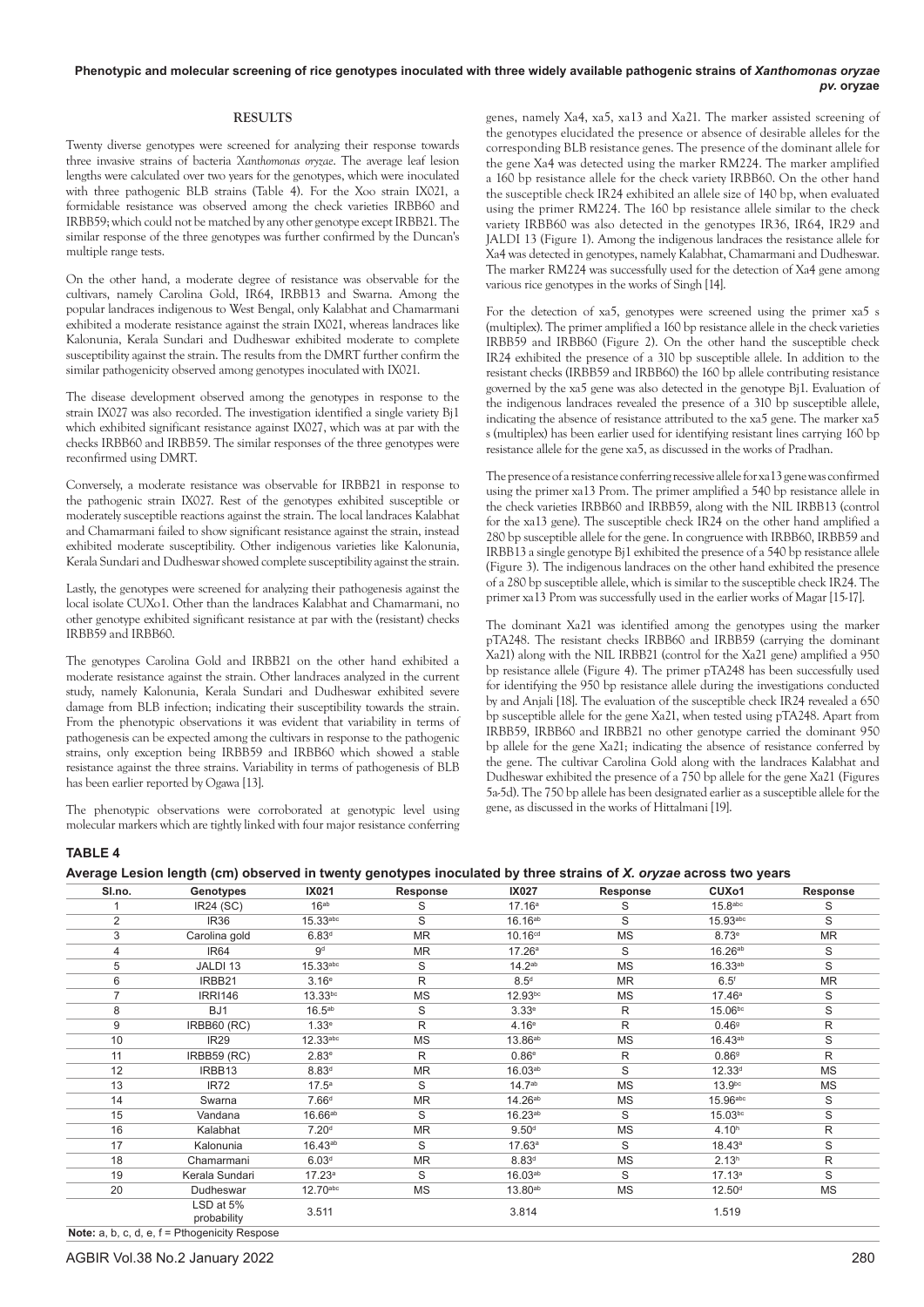

**Figure 1)** *Amplification of 160 bp Xa4 resistance allele using the primer RM224. Arrow represents the position of 160bp allele. Numbers 1-15 corresponds to varieties 1)IR36, 2)IR24, 3)IR64, 4) Carolina Gold, 5)JALDI13, 6)IRBB21, 7) IRRI146, 8)IRBB60, 9) BJ1, 10)IR29, 11)IRBB59, 12)IRBB13, 13)IR72, 14) Swarna, 15) Vandanap*



**Figure 2)** *Amplification of 160 bp xa5 resistance allele using the primer xa5s (multiplex). Arrow represents the position of 160bp allele. Numbers 1-15 corresponds to varieties 1) IR24, 2) IR36, 3) CAROLINA GOLD, 4) IR64, 5)JALDI 13, 6) IRBB21, 7) IRRI146 8) BJ1, 9) IRBB60, 10) IR29, 11) IRBB59, 12) IRBB13, 13) IR72, 14) SWARNA, 15) VANDANA*



**Figure 3)** *Amplification of 540 bp xa13 resistance allele using the primer xa13 (Prom). Arrow represents the position of 540bp allele. Numbers 1-15 corresponds to varieties 1) IR24, 2) IR36, 3) CAROLINA GOLD, 4) IR64, 5)JALDI 13, 6) IRBB21, 7) IRRI146 8) BJ1, 9) IRBB60, 10) IR29, 11) IRBB59, 12) IRBB13, 13) IR72, 14) SWARNA, 15) VANDANA*



**Figure 4)** *Amplification of 950 bp Xa21 resistance allele using the primer pTA248. Arrow represents the position of 950bp allele. Numbers 1-15 corresponds to varieties 1) IR24, 2) IR36, 3) CAROLINA GOLD, 4) IR64, 5)JALDI 13, 6) IRBB21, 7) IRRI146 8) BJ1, 9) IRBB60, 10) IR29, 11) IRBB59, 12) IRBB13, 13) IR72, 14) SWARNA, 15) VANDANA*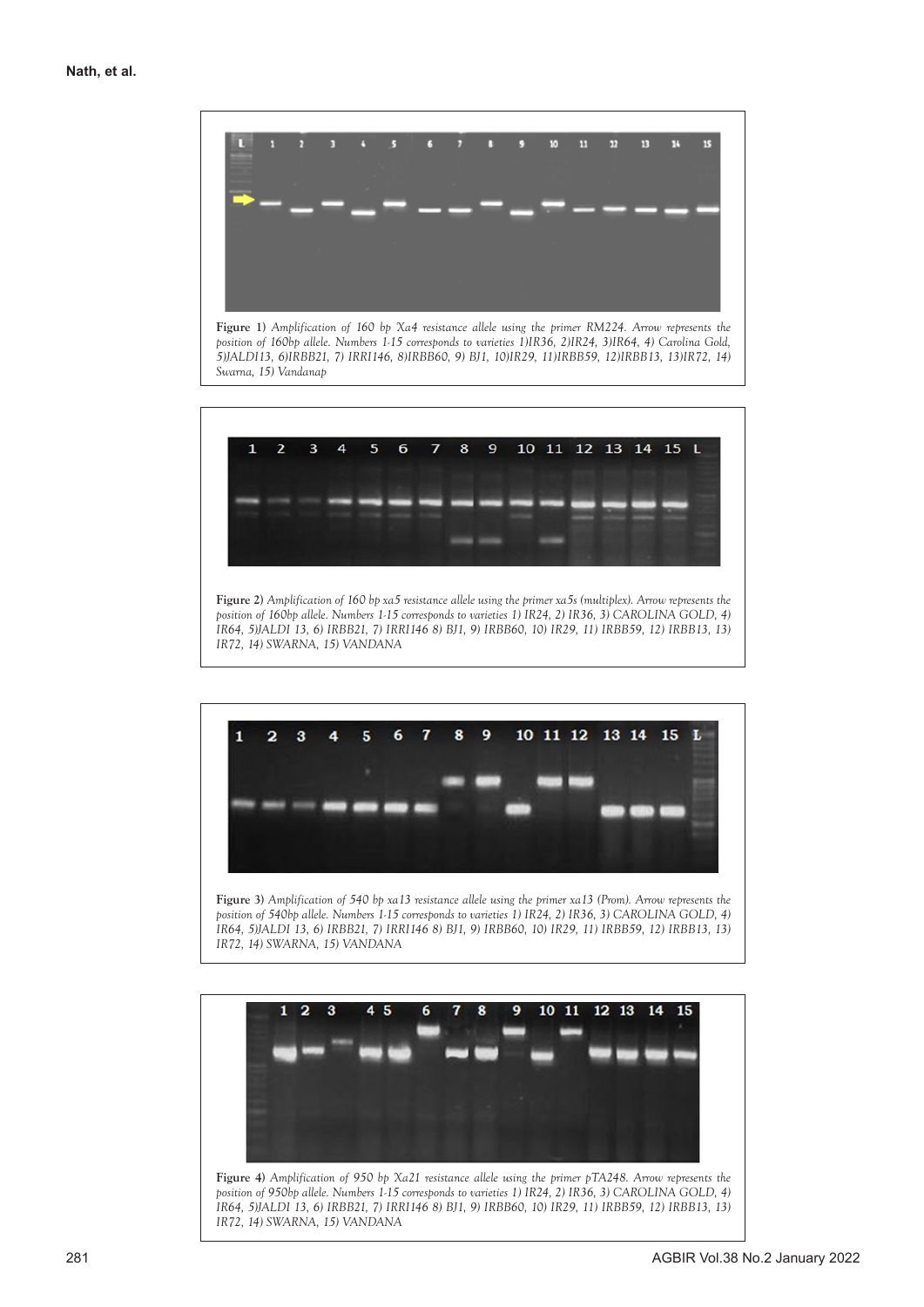**Phenotypic and molecular screening of rice genotypes inoculated with three widely available pathogenic strains of** *Xanthomonas oryzae pv.* **oryzae**



#### **DISCUSSION**

#### **Phylogenetic analysis for determining genetic diversity among the genotypes**

The cluster analysis classified the genotypes into four groups, which were designated as clusters I to IV (Table 5) (Figure 6). Cluster I was observed to be the largest, comprising of fifteen out of twenty genotypes analyzed in the current study. The genotypes representing cluster I exhibited variability in terms of resistance against the three virulent strains of *X. oryzae*. For the Xoo strains IX021 and IX027 the genotypes belonging to cluster I exhibited moderate resistance to complete susceptibility, whereas disease response to Xoo strain CUXo1 ranged from strong resistance (in case of Kalabhat and Chamarmani) to complete susceptibility (in case of Swarna, Vandana, JALDI 13, etc). Thus, under field conditions the genotypes representing cluster I can be expected to show variability in terms of pathogenesis, depending upon the strain infecting the cultivars.

The cluster II was represented by a single outlier Bj1, whereas cluster III was comprised of two genotypes, namely IRBB21 and Carolina Gold. The two resistant checks IRBB59 and IRBB60 were grouped together under cluster IV. The two genotypes exhibited stability in resistance against the three pathogenic strains. The cluster analysis further revealed that, cluster I being furthest from cluster IV, genetic distance between the two groups can be expected to be maximum. Thus popular cultivars like IR64, Jaldi-13, Swarna etc. belonging to cluster I can be hybridized with the resistant checks IRBB59 and IRBB60, which are grouped under cluster IV. Recombinant inbred lines generated from such crosses can be expected to show maximum genetic diversity in terms of resistance to BLB. Such diversity can be exploited in future breeding programs for introgression of desirable resistance genes from IRBB59 and IRBB60 into popular varieties cultivated in the region. Overall, the current study revealed that the three gene combination, i.e. xa5+xa13+Xa21 provided sufficient degree of stable resistance against the three *X. oryzae* strains. The contribution of the Xa4

gene was observed to be non-significant, especially when the remaining three resistance genes were present; as indicated by the similar degree of pathogenesis recorded for IRBB59 and IRBB60. The resistant check IRBB60 possessing the extra Xa4 gene (i.e. Xa4+ xa5+ xa13+ Xa21) did not show significant variation in pathogenesis when compared to the check variety IRBB59, which carried the three gene combination (i.e. xa5+xa13+Xa21). The weak response of Xa4 was further validated from the disease response observed in the genotypes IR29, IR36, IR64, JALDI 13 and Dudheswar. The genotypes carrying a single Xa4 gene could only manage to exhibit a moderate resistance in few cases with moderate to complete susceptibility in most of the cases, when inoculated with the three Xoo strains (Table 6). Slight exception to the phenomenon was recorded for the indigenous landraces Kalabhat and Chamarmani, which showed considerable resistance against the local Xoo strain CUX01. This can be partly attributed to the adaptive advantage of the landraces towards the local Xoo isolates. Consequently a slightly weaker response for the two landraces against the strains IX021 and IX027 revealed that the landraces are still vulnerable to BLB infections by new pathogenic strains. The weak response of Xa4 gene has been earlier reported in the works of French [20].

The current study also revealed that the presence of a single xa13 gene did not provide sufficient protection against the three *X. oryzae* strains [21]. The near isogeninc line IBBB13 possessing a single xa13 gene showed moderate resistance to complete susceptibility against the three pathogenic strains. Contrary to xa13, the dominant Xa21 when present singly conferred significantly better protection against the pathogenic strains, as observed in the case of IRBB21 [22]. The disease response for IRBB21 revealed that the gene Xa21 when present singly, could manage to confer moderate to complete resistance against the three pathogenic strains [23]. Thus, the introgression of dominant Xa21 gene into commercially popular cultivars may prove to be crucial for ensuring a durable resistance against multiple pathogenic strains of *X. oryzae* (Figures 7 and 8). The relation between various resistance conferring gene combinations and the degree of pathogenesis recorded among the genotypes are further illustrated in Figures 7 and 8.

#### **TABLE 5**

**Fifteen genotypes classified into four clusters along with the range of pathogenicity recorded for the clusters in response to the three strains of** *X. oryzae*

|                       | Genotypes                                                                                                                                           | Range of pathogenicity for the strains |              |                   |  |  |
|-----------------------|-----------------------------------------------------------------------------------------------------------------------------------------------------|----------------------------------------|--------------|-------------------|--|--|
| <b>Cluster number</b> |                                                                                                                                                     | IX021                                  | <b>IX027</b> | CUX <sub>01</sub> |  |  |
|                       | IR36, IR24, Vandana,<br>Kerala Sundari, Jaldi<br>13, IR72, Kalonunia,<br>Dudheswar, Kalabhat,<br>Chamarmani, IR29, IRRI146,<br>Swarna, IR64, IRBB13 | MR-SC                                  | MR-SC        | R-SC              |  |  |
|                       | BJ <sub>1</sub>                                                                                                                                     | <b>SC</b>                              | R            | <b>SC</b>         |  |  |
| $\mathsf{III}$        | IRBB21, Carolina Gold                                                                                                                               | R-MR                                   | MS-MR        | <b>MR</b>         |  |  |
| IV                    | IRBB59, IRBB60                                                                                                                                      | R                                      | R            | R                 |  |  |

**Note:** MR= Moderately Resistant, MS= Moderately Susceptible, SC= Susceptible, R=Resistant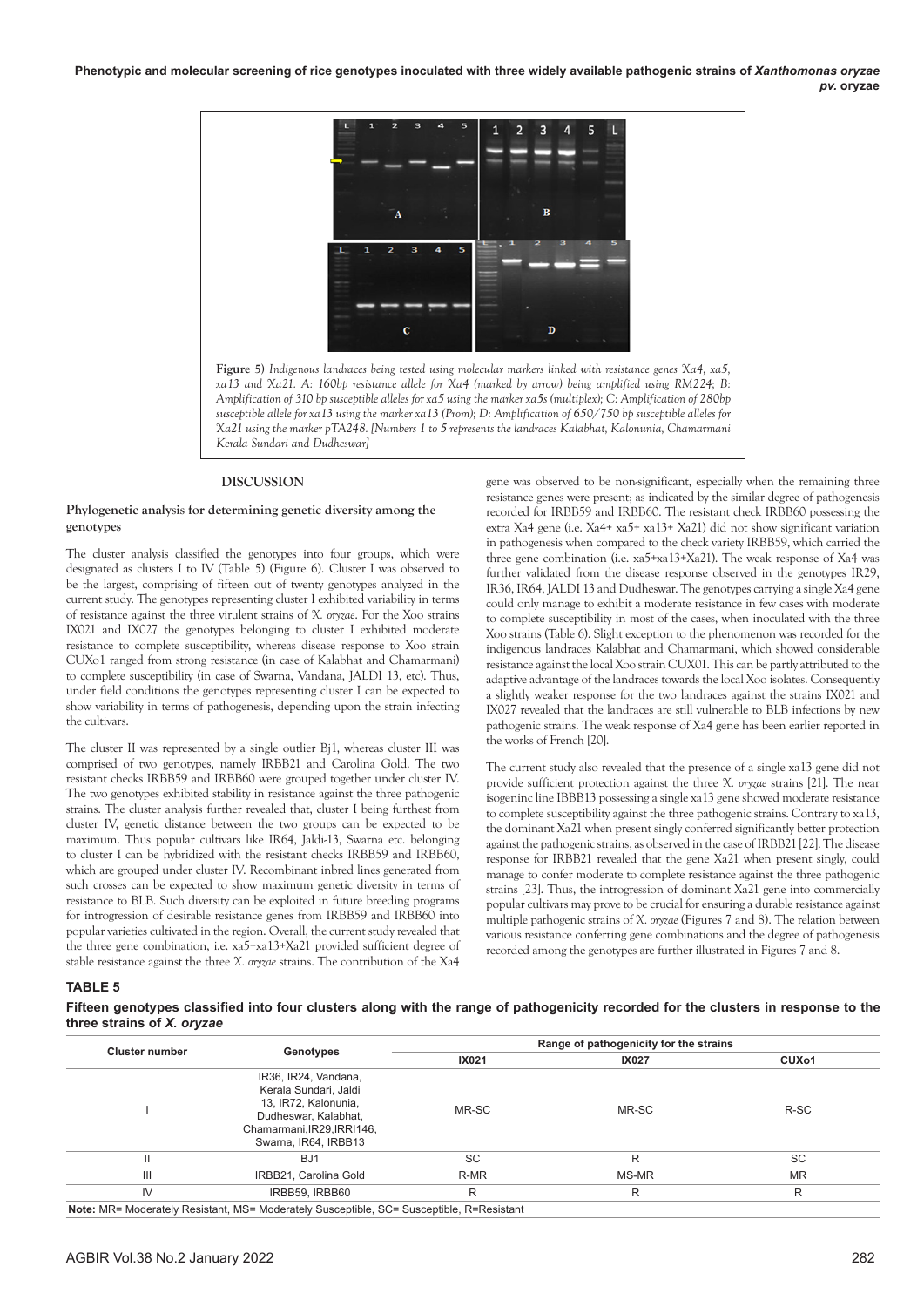

*susceptibility and moderate susceptibility respectively against the strain IX027. (C) represents image of the infected leaf of IRBB60 infected by IX027.*



# **TABLE 6**

**Presence or absence of resistance allele for the genes Xa4, xa5, xa13 and Xa21 along with the degree of pathogenesis observed in twenty genotypes inoculated with three pathogenic strains of** *X. oryzae*

| Phenotypic response against the three                                  |                  | Presence or absence of resistant alleles |          |          |             | Phenotypic response against the three strains |              |           |
|------------------------------------------------------------------------|------------------|------------------------------------------|----------|----------|-------------|-----------------------------------------------|--------------|-----------|
|                                                                        | Genotypes        | for the genes                            |          |          |             |                                               |              |           |
| strains                                                                |                  | Xa4                                      | xa5      | xa13     | <b>Xa21</b> | IX021                                         | <b>IX027</b> | CUX01     |
|                                                                        | <b>IR36</b>      |                                          | O        | 0        | 0           | S                                             | S            | S         |
|                                                                        | <b>IR24</b>      | 0                                        | U        | 0        | O           | S                                             | S            | S         |
| 3                                                                      | <b>IR64</b>      |                                          |          | 0        | 0           | <b>MR</b>                                     | S            | S         |
|                                                                        | Carolina Gold    | $\Omega$                                 |          | 0        | $\Omega$    | <b>MR</b>                                     | <b>MS</b>    | <b>MR</b> |
| 5                                                                      | JALDI 13         |                                          | O        | 0        | $\Omega$    | S                                             | <b>MS</b>    | S         |
| 6                                                                      | IRBB21           | $\mathbf 0$                              | $\Omega$ | 0        |             | R                                             | <b>MR</b>    | <b>MR</b> |
|                                                                        | <b>IRRI146</b>   | $\Omega$                                 | $\Omega$ | 0        | 0           | <b>MS</b>                                     | <b>MS</b>    | S         |
| 8                                                                      | IRBB60           |                                          |          |          |             | R                                             | R            | R         |
| 9                                                                      | BJ1              | $\Omega$                                 |          |          | O           | <b>MR</b>                                     | R            | <b>MR</b> |
| 10                                                                     | <b>IR29</b>      |                                          |          | 0        | O           | <b>MS</b>                                     | <b>MS</b>    | S         |
| 11                                                                     | IRBB59           | $\Omega$                                 |          |          |             | R                                             | R            | R         |
| 12                                                                     | IRBB13           | 0                                        | $\Omega$ |          | $\Omega$    | <b>MR</b>                                     | S            | <b>MS</b> |
| 13                                                                     | IR <sub>72</sub> | $\Omega$                                 | $\Omega$ | $\Omega$ | $\Omega$    | S                                             | <b>MS</b>    | MS        |
| 14                                                                     | Swarna           | $\Omega$                                 | $\Omega$ | 0        | 0           | <b>MR</b>                                     | <b>MS</b>    | S         |
| 15                                                                     | Vandana          | $\Omega$                                 | $\Omega$ | 0        | $\Omega$    | S                                             | S            | S         |
| 16                                                                     | Kalabhat         |                                          | 0        | 0        | 0           | <b>MR</b>                                     | <b>MS</b>    | R         |
| 17                                                                     | Kalonunia        | $\mathbf 0$                              | 0        | 0        | 0           | S                                             | S            | S         |
| 18                                                                     | Chamarmani       |                                          | $\Omega$ | 0        | 0           | <b>MR</b>                                     | <b>MS</b>    | R         |
| 19                                                                     | Kerala Sundari   | $\mathbf 0$                              | $\Omega$ | 0        | 0           | S                                             | S            | S         |
| 20                                                                     | Dudheswar        | 1                                        | 0        | 0        | 0           | MS                                            | <b>MS</b>    | <b>MS</b> |
| Note: 1= presence of resistance allele, 0=absence of resistance allele |                  |                                          |          |          |             |                                               |              |           |